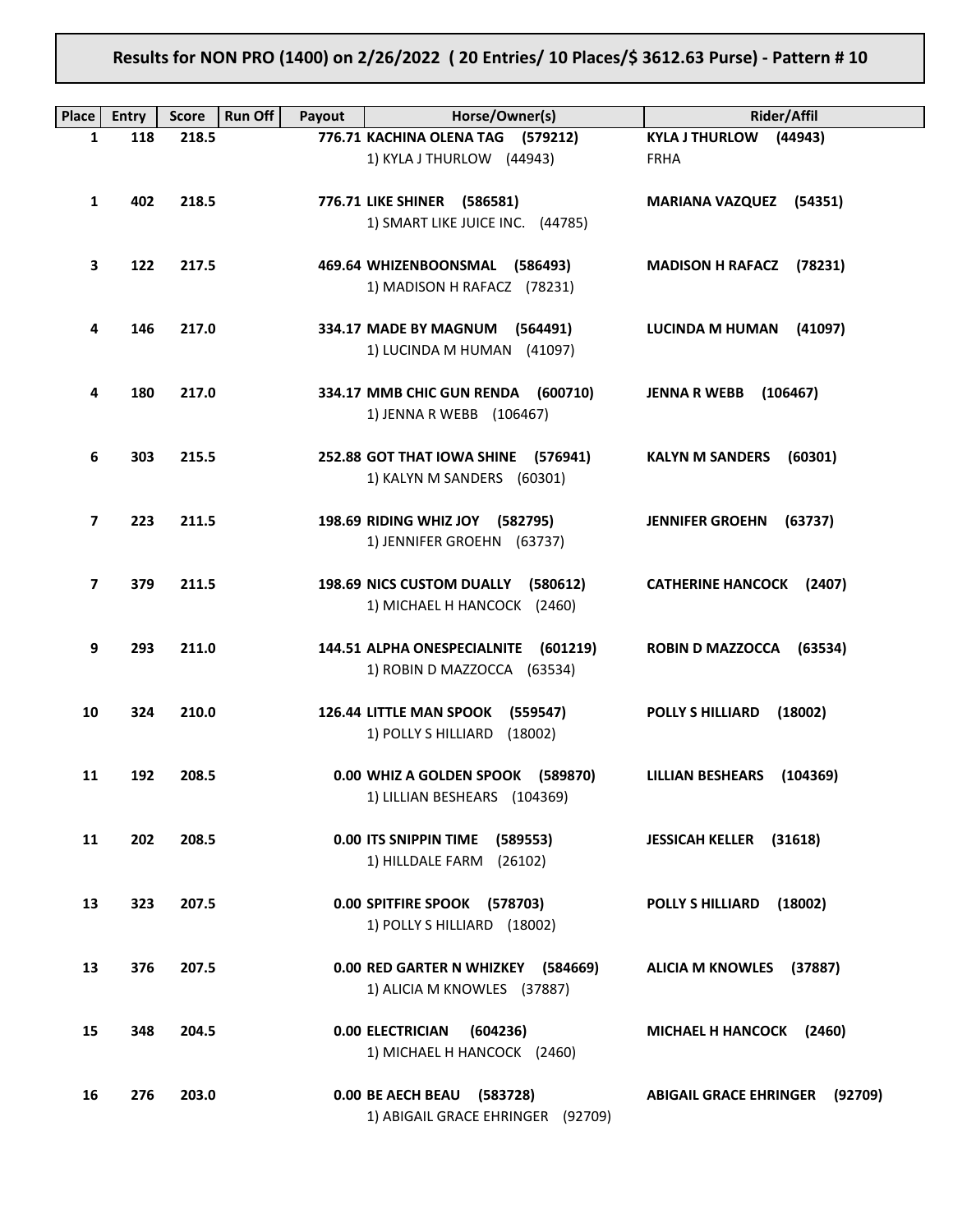| 17 | 362 | 197.0       | 0.00 BLACK N GOLD<br>(583826)<br>1) MARK HURD (82983)                                               | (82983)<br><b>MARK HURD</b>                           |
|----|-----|-------------|-----------------------------------------------------------------------------------------------------|-------------------------------------------------------|
| 18 | 296 | 194.5       | <b>0.00 RUFS GOT GUNS</b><br>(599213)<br>1) EMILY SCHIAVI<br>(104364)                               | <b>EMILY SCHIAVI</b><br>(104364)                      |
| 19 | 297 | 0.0         | 0.00 SOME KINDA SHINE<br>(548094)<br>1) KATE STEWART SEUTTER (37613)<br>2) ANEIKA M CRESPO (112579) | <b>KATE STEWART SEUTTER</b><br>(37613)                |
| 20 |     | 380 Scratch | 0.00 XTRA ALL THATS MAGIC<br>(595439)<br>1) CATHERINE C. CRANDON (33896)                            | (33896)<br><b>CATHERINE C. CRANDON</b><br><b>FRHA</b> |

Show Secretary: